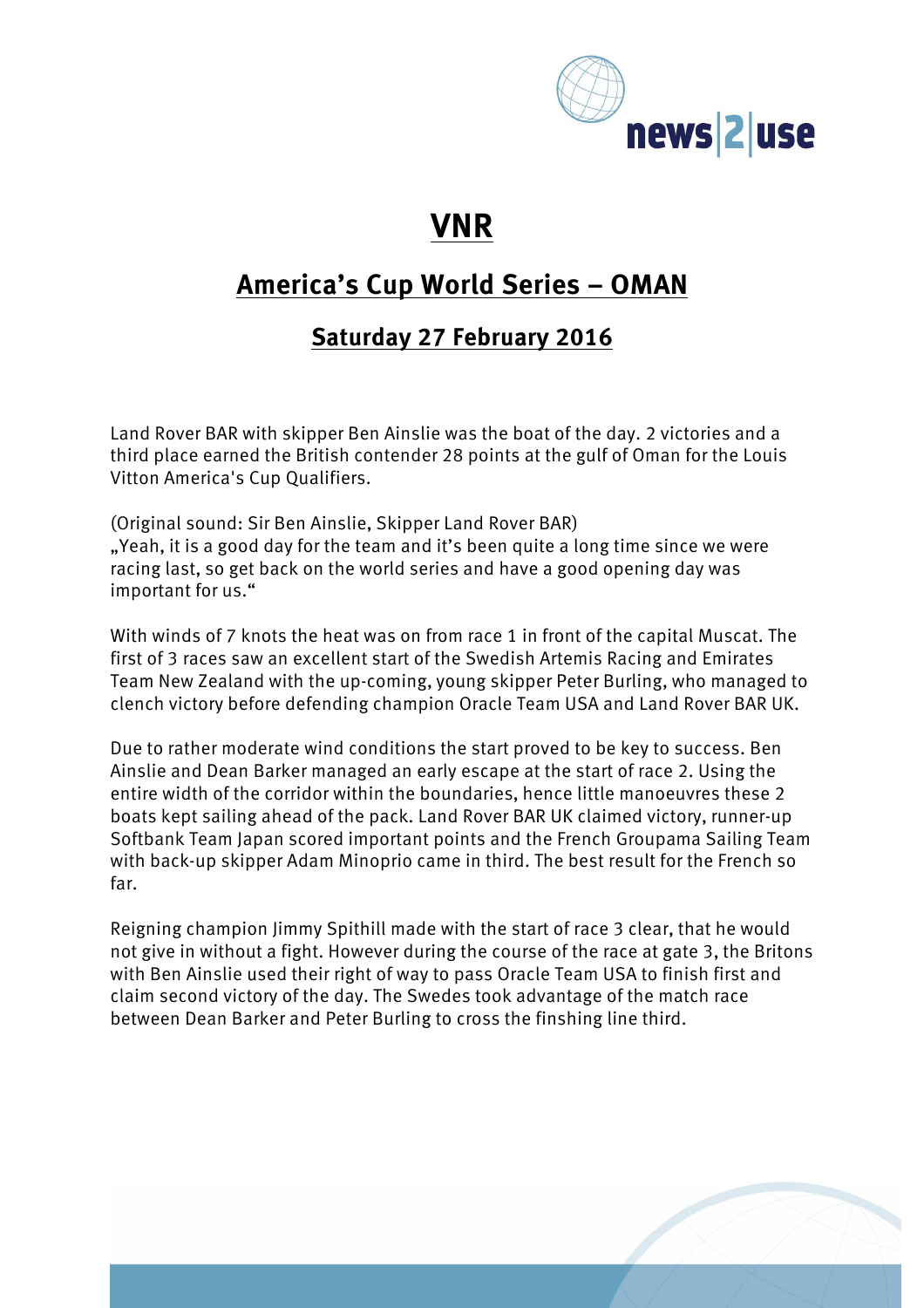

(Original sound: Jimmy Spithill, Oracle Team USA)

so we made a few changes and I thought on the third race wem ade another big step, which great, and yes - keep learning, we look at the video tonight and try and take another step.

The second race day – Super Sunday will award double points at the gulf of Oman on the road to Bermudas in 2017.

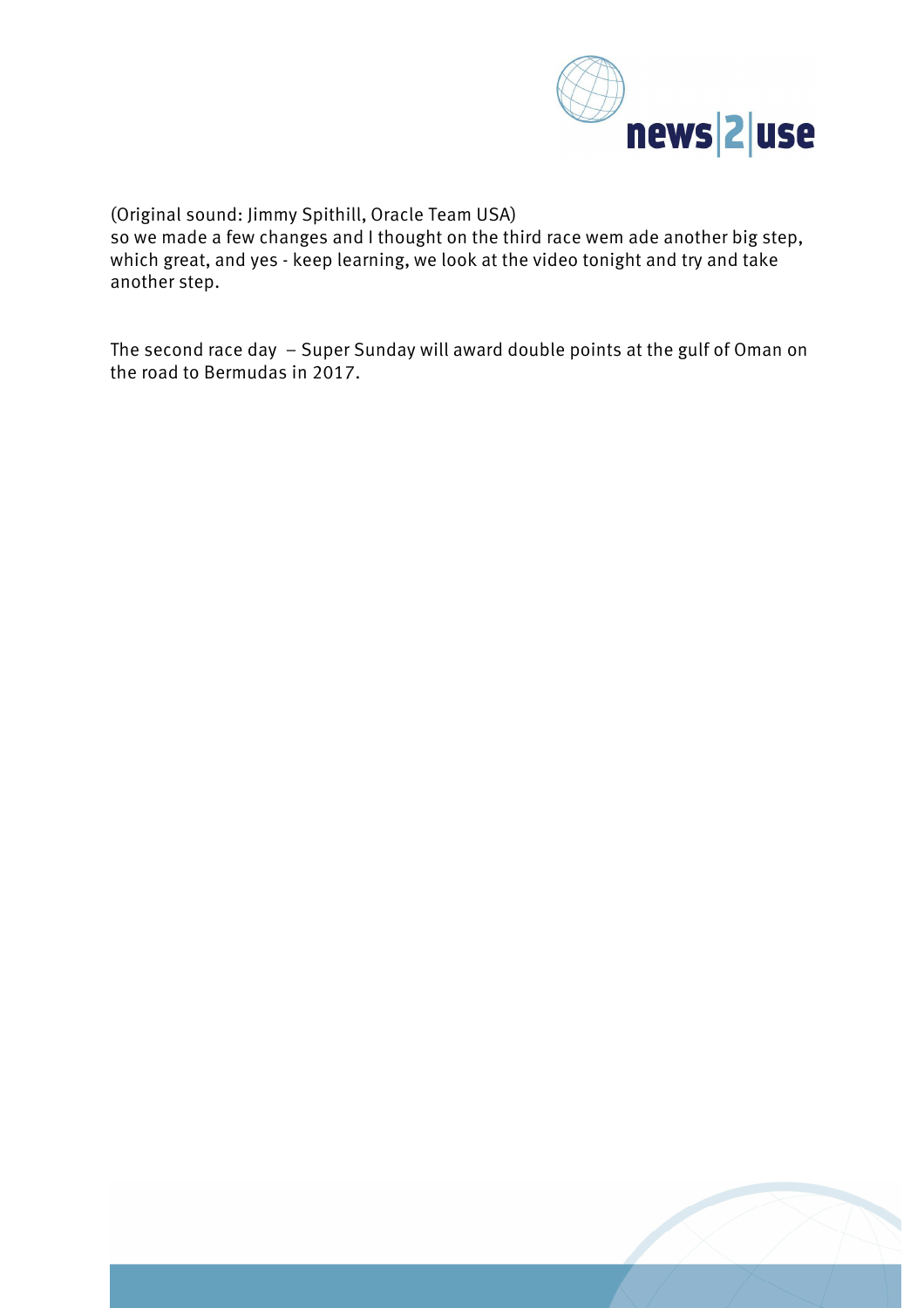

## **VNR**

### **America's Cup World Series – OMAN**

#### **Saturday 27 February 2016**

Land Rover BAR, con lo skipper Ben Ainslie è stata la barca del giorno. 2 vittorie e un terzo posto hanno permesso al concorrente britannico di guadagnare 28 punti nel Golfo dell' Oman per le qualificazioni alla Louis Vuitton America's Cup.

(Original sound: Sir Ben Ainslie, Skipper Land Rover BAR)

"Sì, è stata una buona giornata per la squadra ed è passato molto tempo da quando abbiamo corso l'ultima volta. Tornare alla world series e partire così bene in apertura è stato importante per noi."

L'evento si è aperto con un vento di sette nodi davanti alla capitale Mascate. La prima delle 3 gare ha visto un ottimo inizio per lo svedese Artemis Racing e l'Emirates Team New Zealand, con il nuovo giovane skipper Peter Burling, che è riuscito a stringere la vittoria prima dei campioni in carica, Oracle Team USA e il Land Rover BAR del Regno Unito.

Un vento solo moderato ha permesso che l'apertura fosse un vero successo. Ben Ainslie e Dean Barker hano gestito una fuga anticipata al via di gara 2. Utilizzando l'intera larghezza del corridoio entro i confini, e quindi poche manovre, queste 2 barche a vela si sono stabilmente tenute davanti al gruppo. Land Rover BAR UK ha conquistato la vittoria, i giapponesi del Softbank Team Japan hanno segnato punti importanti e il Sailing Team francese Groupama con lo skipper di riserva Adam Minoprio è arrivato terzo. Il miglior risultato per la francia fin'ora.

In gara 3 il campione in carica Jimmy Spithill ha reso chiaro ha tutti che non avrebbe ceduto senza combattere. Tuttavia, nel corso della gara 3 gli Inglesi di Ben Ainslie hanno sfruttato la precedenza per passare davanti all'Oracle Team USA e arrivare quindi primi, rivendicando la seconda vittoria della giornata. Gli svedesi hanno approfittato della gara tra Dean Barker e Peter Burling per attraversare terzi il traguardo.